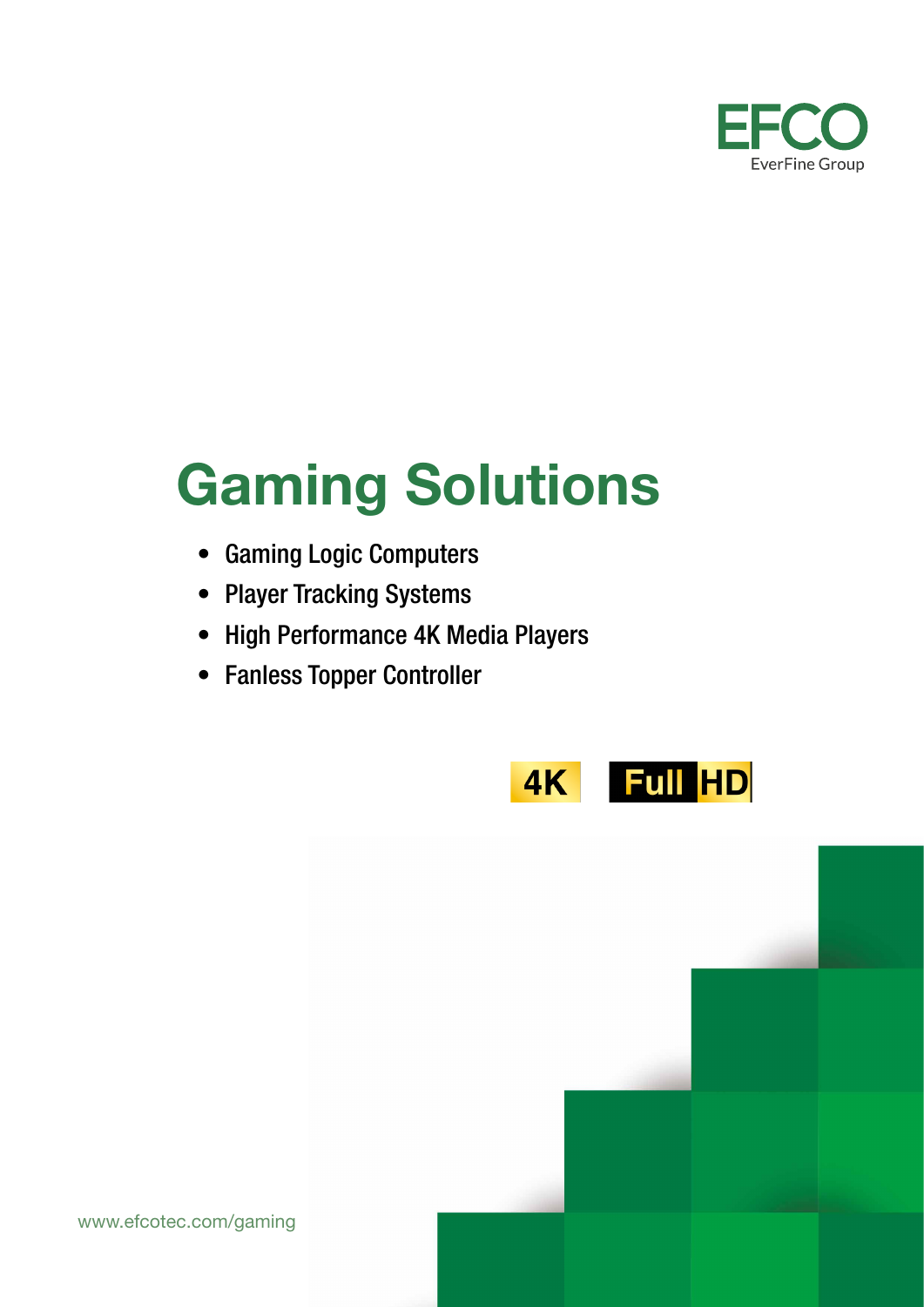



# *Your reliable technology partner with original design R&D capability*

*EFCO has self-developed its patented gaming peripheral controller and complementary security software to ensure product compliance, quality and reliability*

EFCO Gaming Division excels at delivering secure, reliable and long-life gaming logic box solutions backed by expert engineering and experienced ODM manufacturing teams. Its world-class GLI/BMM-certifiable gaming logic box products and 8 Liner, Comma 6A gaming boards for casino, arcade and amusement machines demonstrate the company's innovative technologies that continue to meet diverse gaming requirements. Headquartered in Taiwan, EFCO supports its global customer base with a sales network in EMEA, the Americas, and Asia Pacific that includes regional technical support, service and comprehensive ODM/OEM customization capabilities to meet specific application needs.

# High Performance 4K Media Player VideoStar10

- Scalable Computing Support with 6th/7th Gen Intel® Core™ i Series
- Supports Max. 4x 4K Displays
- Add-on PCIe Gen III 16X Graphic Card
- Dual Channel DDR4 SO-DIMM, up to 32GB
- SmartBay™ Support SATA Gen III 2.5" SSD
- Full Range (AC100~245V) Power Supply
- Lifetime Support until 2030

# VideoStar100

- AMD Ryzen™ Embedded V1000/R1000 Series
- Integrated AMD Radeon™ Vega Series Graphic Processor
- Supports up to 4 independent 4K displays
- SecuBoot™ to Protect your content
- Supports VESA Mount
- Lifetime Support until 2028



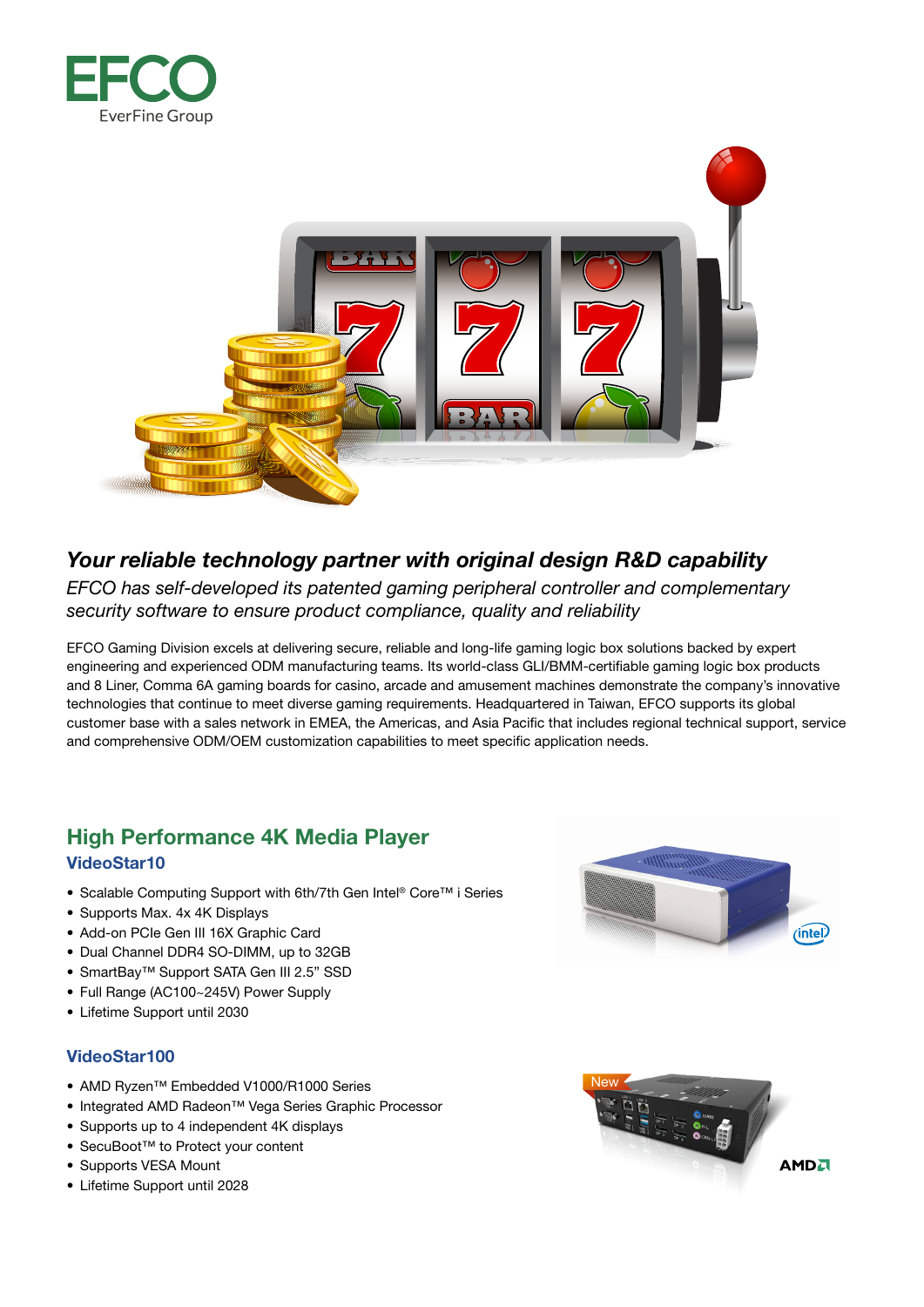# High Performance Gaming Logic Computers

- Supports Complete Gaming Features SecuBoot™, RootSecu™, GPIO, NVM, Intrusion detection
- SmartBay™ Supports CFAST, CF, 2.5"/1.8" SSD, SATA DOM and USB Devices with Key Lock Option
- Customizable Security Mechanisms
- GLI/BMM Compatible Platform
- GPIO/NVM/SPI/I2C via PCIe Bus



# EGL8650

#### 3x 4K Displays

- AMD Ryzen™ R1000 Series Dual Core up to 3.5GHz
- Integrated AMD Radeon™ Vega Series Graphics
- 2x DDR4 SO-DIMM, up to 32GB
- NVRAM up to 8MB
- 1x SATA III with Pin 7 VCC + SATA Bay + SmartBay™ (Optional)
- 3x DP
- Built-In 4x Independent LED Stripe **Controllers**
- Jamma 72 Pin Connector
- Lifetime Support until 2029



# EGL8600

#### 3x 4K Displays

- AMD Ryzen™ R1000 Series Dual Core up to 3.5GHz
- Integrated AMD Radeon™ Vega Series Graphics
- 2x DDR4 SO-DIMM, up to 32GB
- NVRAM up to 8MB
- 1x SATA III with Pin 7 VCC + SATA Bay + SmartBay™ (Optional)
- 3x DP
- Modular I/O Design
- SEC Meter Support
- Lifetime Support until 2029



# EGL8550

## 4x 4K Displays

- AMD Ryzen™ V1000 Series Dual/ Quad Core up to 3.8GHz
- Integrated AMD Radeon™ Vega Series Graphics
- 2x DDR4 SO-DIMM, up to 32GB
- NVRAM up to 8MB
- 1x SATA with Pin 7 VCC + SATA Bay + SmartBay™ (Optional)
- 4x DP
- Built-In 4x Independent LED Stripe **Controllers**
- Jamma 72 Pin Connector
- Lifetime Support until 2028



## EGL8500

# 4x 4K Displays

- AMD Ryzen™ V1000 Series Dual/ Quad Core up to 3.8GHz
- Integrated AMD Radeon™ Vega Series Graphics
- 2x DDR4 SO-DIMM, up to 32GB
- NVRAM up to 8MB
- 1x SATA with Pin 7 VCC + SATA Bay + SmartBay<sup>™</sup> (Optional)
- 4x DP
- Modular I/O Design
- SEC Meter Support
- Lifetime Support until 2028



# EGL7100

# 4x 4K Displays

- 8th/9th Gen Intel<sup>®</sup> Core™ i Series, Pentium®, Celeron®
- Integrated GPU UHD630/610 + External Graphic Card
- 2x DDR4 SO-DIMM, up to 32GB
- NVRAM up to 8MB
- 1x SATA with Pin 7 VCC + SmartBay™
- $2x DP$
- Modular I/O Design
- SEC Meter Support
- Lifetime Support until 2031



# EGL7090

## 4x 4K Displays

- 6th/7th Gen Intel<sup>®</sup> Core™ i Series, Pentium®
- Integrated GPU HD530/HD510 + External Graphic Card
- 2x DDR4 SO-DIMM, up to 32GB
- NVRAM up to 16MB
- 2x SATA with Pin 7 VCC + SmartBay™
- 2x DP
- Modular I/O Design
- SEC Meter Support
- Lifetime Support until 2030





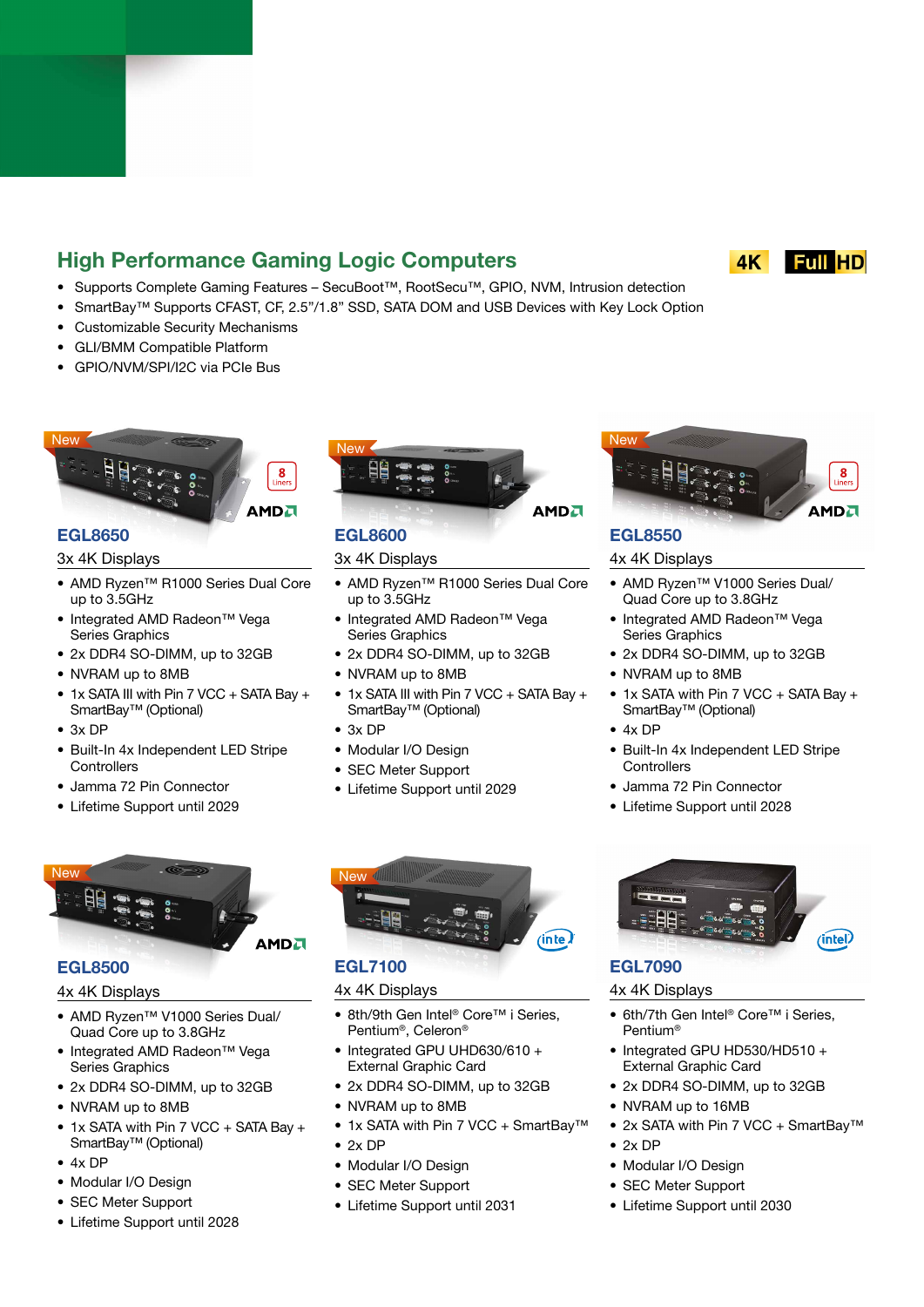# Main Stream Gaming Logic Computer

- Supports Complete Gaming Features SecuBoot™, RootSecu™, GPIO, NVM, Intrusion detection
- SmartBay™ Supports CFAST, CF, 2.5"/1.8" SSD, SATA DOM and USB Devices with Key Lock Option
- Customizable Security Mechanisms

# Cost-Efficient Gaming Logic Computer

- Supports Complete Gaming Features SecuBoot™, RootSecu™, GPIO, NVM, Intrusion detection
- Customizable Security Mechanisms
- Fanless Energy Saving
- Eco Design



# EGL6082

#### 2x Full HD Displays

- AMD G Series Dual/Quad Core up to 2.0GHz
- Integrated AMD Radeon™ Series Graphics
- 2x DDR3 SO-DIMM, up to 16GB
- NVRAM up to 16MB
- 1x SATA with Pin 7 VCC + SmartBav™
- $\bullet$  2x DP + 1x VGA
- Modular I/O Design
- SEC Meter Support
- Lifetime Support until 2024



# EGL6087

#### 2x Full HD Displays

- AMD G Series Dual/Quad Core up to 2.0GHz
- Integrated AMD Radeon™ Series Graphics
- 2x DDR3 SO-DIMM, up to 16GB
- NVRAM up to 16MB
- 1x SATA with Pin 7 VCC
- $\bullet$  2x HDMI  $+$  1x VGA
- Built-In 4x Independent LED Strip Controllers
- Jamma 72 Pin Connector
- Lifetime Support until 2024

# Fanless Topper Controller

# ECOStar Lite

- Ultra Slim PC
- Intel® Atom™ Dual / Quad Core
- Intel<sup>®</sup> Integrated HD Graphics
- Onboard DDR3L 2GB up to 4GB
- Onboard eMMC 32GB up to 128GB
- 1x SATA with Pin 7 VCC
- $\bullet$  1x VGA + 1x HDMI + 1x LVDS +  $4x$  COM +  $4x$  USB +  $2x$  LAN
- 8-bit TTL3 Level Programmable GPIO
- VESA/Wall Mount Support
- Lifetime Support until 2028



# ECOStar100

- Ultra Slim PC
- AMD G Series Dual / Quad Core
- Integrated AMD Radeon™ Series Graphics 6-bit TTL3 Level Programmable GPIO
- 1x DDR3L SO-DIMM, up to 8GB
- Onboard eMMC 32GB up to 128GB
- 1x SATA with Pin 7 VCC
- $\bullet$  1x VGA + 1x HDMI + 1x LVDS +
- 4~10x COM + 3x USB + 2x LAN
- 
- VESA/Wall Mount Support
- Lifetime Support until 2025

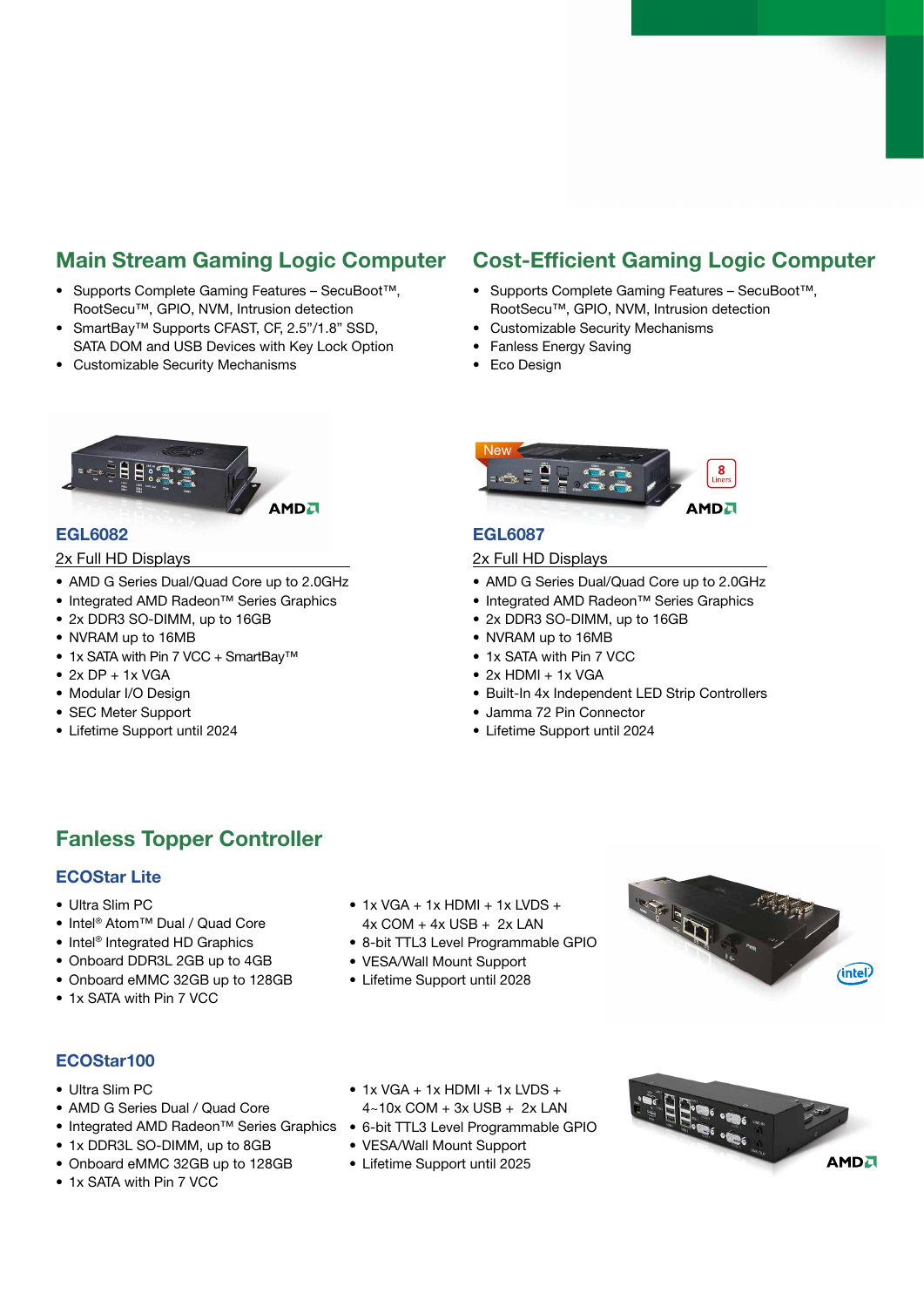

# Independent I/O with Exchangeable Media Board Solution

- Supports Complete Gaming Features SecuBoot™, RootSecu™, GPIO, NVM, Intrusion detection
- Customizable Security Mechanisms
- GLI/BMM Compatible Platform



## EGL5055

#### Media Board

- Mini-ITX Form Factor
- External Graphic Card
- 2.5" SSD Bay with Detection Log

#### I/O System (High Flexibility for Customization)

- Intel® Atom™, Celeron®
- 1x DDR3 SO-DIMM, up to 8GB
- 2x SATA with Pin 7 VCC
- Up to 8x USB + 6x Serial Port
- NVRAM up to 8 MB
- 6x Door Intrusion Log
- 32x Isolated GPI + 32x High Current GPO
- 1x VGA
- Modular I/O Design
- SEC Meter Support
- Lifetime Support until 2029

# 4.3"/6.2" Player Tracking System



- 4.3"/6.2" LCD Touch Screen
- i.MX6 Series Processors
- DDR3L SDRAM up to 8GB
- MicroSD SDXC up to 2TB
- Magnetic Card Reader Module with Multi-Color LED Feedback
- Metal Faceplates Available for Different Types of Gaming Machines